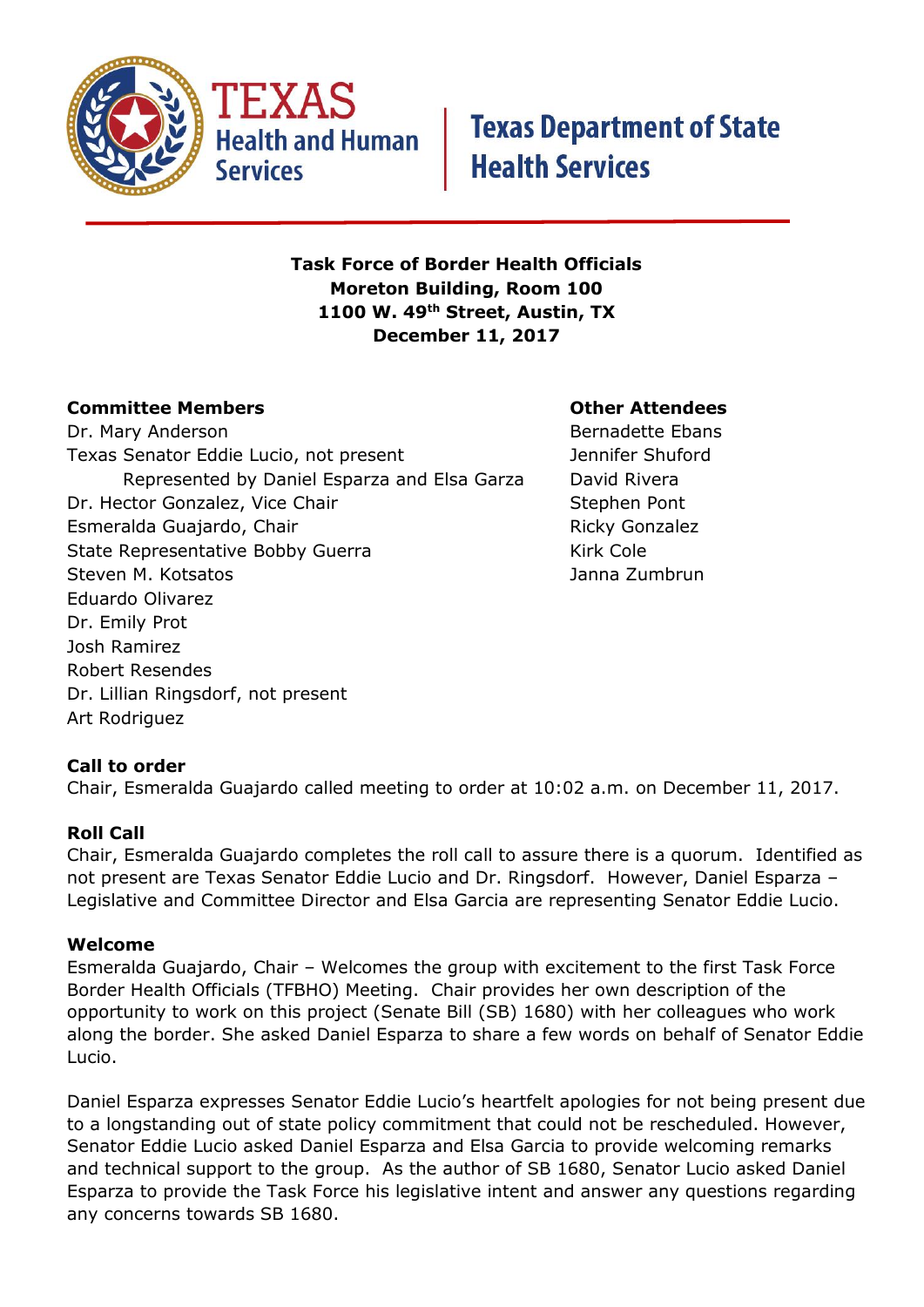

## **Texas Department of State Health Services**

Daniel Esparza shared some history of the development of SB 1680. SB 1680 was created specifically through working with Esmeralda Guajardo who provided firsthand knowledge on issues occurring along the border; especially with the history of Zika in the Valley. The recommendations were vetted and shared during a meeting hosted by Senator Lucio with Local Council Government (Representation from Members of Congress and Members of Disease Control attended), held on December 16, 2016. In conclusion, now SB 1680 is a monumental accomplishment and will bring focus and attention to the challenges and hardships that the entire border regions face every day. As Director and Staff of Architecture of SB 1680 and the many years of experience that Daniel Esparza carries, he offers to share insight information and his resources to the TFBHO.

Chair, Esmeralda Guajardo provided her gratitude for the support Daniel Esparza and Elsa Garza offer to the group. In addition, she asked Representative Bobby Guerra to say a few words.

Mr. Guerra talked about his concern regarding Zika and emphasized that the TFBHO continue their collaboration with local university and colleges to assure progress on these issues like Zika, diabetes, and obesity health issues that are important and unique to the Valley.

Chair, Esmeralda Guajardo provided her gratitude for all the support that Dr. Hellerstedt and DSHS-Office of Border Public Health (OBPH), Rosamaria Murillo, RJ Dutton and David Gruber have provided and asked Dr. Hellerstedt to say a few words.

Dr. Hellerstedt acknowledged that he is aware of the unique and important challenges along the border regions. He is very grateful that he has a group willing to serve on this committee together with outstanding leadership, Chair, Esmeralda Guajardo and Vice Chair, Dr. Hector Gonzalez. Dr. Hellerstedt recognized that the committee has tremendous potential to bring him the identified short-term and long-term recommendations to improve the health of the entire region. Dr. Hellerstedt talked about how Texas/Mexico border is diverse, urban, rural and frontier areas which bring special challenges and the need of public health.

Dr. Hellerstedt announced that the Texas Legislator charged the TFBHO with studying and making both short-term and long-term recommendations regarding ways to improve the health and well-being of the people, individual communities, and across the entire regions. Dr. Hellerstedt believes that the TFBHO will think in both public and population health. Dr. Hellerstedt urged the TFBHO to:

- Understand the interest to speak in a formal and official voice on behalf of the residents in the communities.
- Understand the value and speed of trust.
- Look at your participation in the TFBHO with a similar desire to speak forthrightly and understand each other's needs and devise recommendations that advance the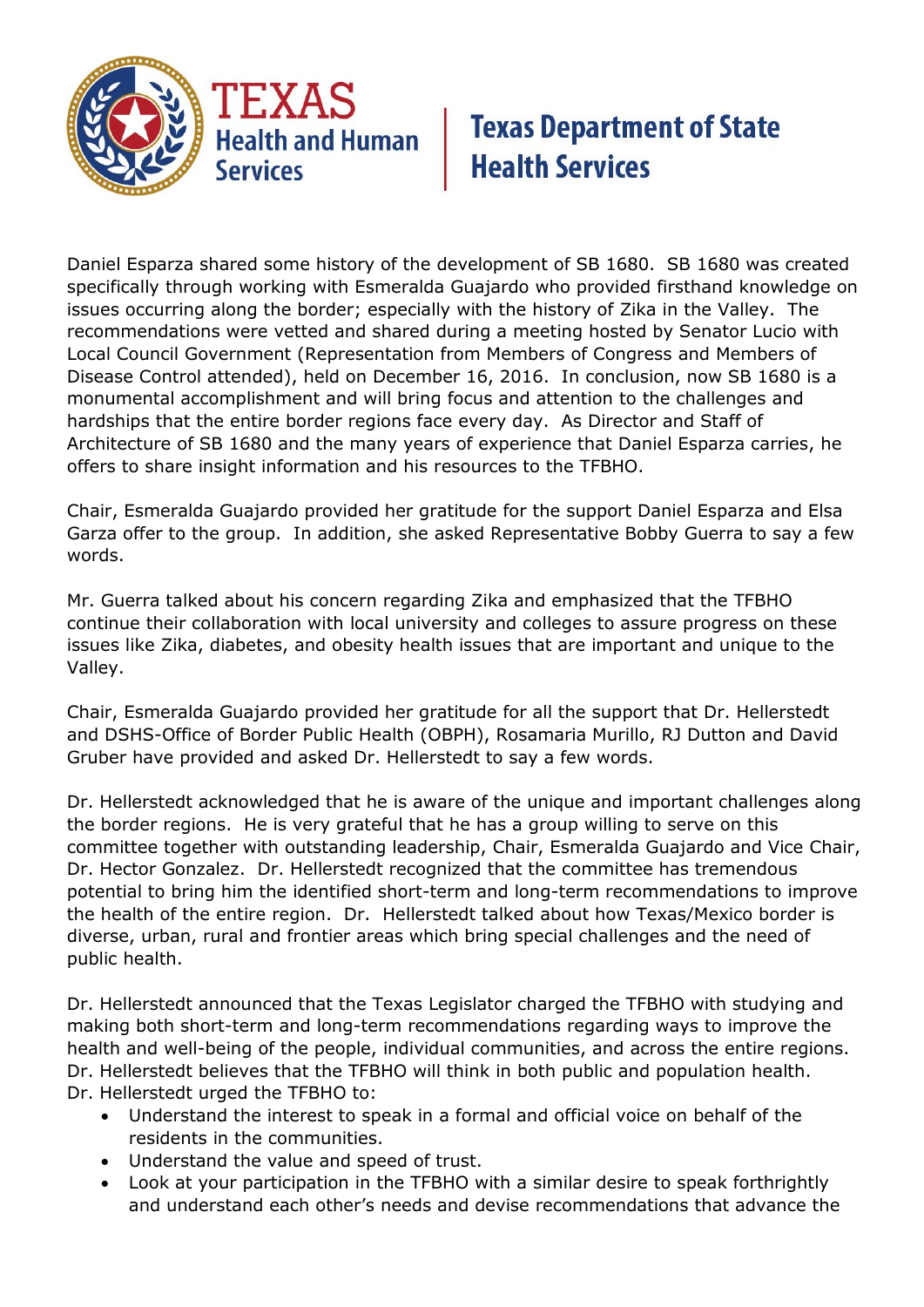

## **Texas Department of State Health Services**

mutually health public and population health challenges along the entire bi-national border.

Chair, Esmeralda Guajardo mentioned that this is a national level opportunity and a great challenge for all to come together and find a common ground. However, TFBHO will work together to find plans with solutions. Chair gives Vice Chair the opportunity to say a few words.

Vice Chair, Dr. Hector Gonzales encourages TFBHO to prioritize with their colleagues, help each other, and overcome any barriers with best practices shared along the border and maximize the resources upon them to get the best bank for the dollar.

#### **Open Meeting Requirements**

Mack Harrison, Assistant General Counsel provided TFBHO orientation on the following:

- Open Meeting Government
- Creation of TFBHO
- Enabling Legislation
- Duties of the TFBHO
- Border Health Improvement Plan
- TFBHO meeting requirements and government aspects that apply
- Ethics
- SB 1680 addition of Chapter 120 to the health and safety code.

Mack Harrison provided answers to questions regarding the Walking Quorum and provided clarification on voting and non-voting members. Chair, Esmeralda Guajardo requested a motion to acknowledge the presentation. Motion by Dr. Hector Gonzalez, Vice Chair and seconded by Dr. Prot. Motioned carried.

#### **Border Health Officials Introduction**

TFBHO provided a brief introduction of themselves and included an overview of their department, location, population and services.

#### **DSHS Overview, Task Force of Border Health Officials and Deliverables**

David Gruber, Associate Commissioner presented the DSHS Overview, Task Force of Border Health Officials and deliverables. The presentation provided information on what the TFBHO will concentrate:

- DSHS Overview
	- o Dr. Hellerstedt provided additional input on the DSHS organization chart and Jana Zumbrun, Laboratory & Infectious Disease Services introduced Jennifer Shoford.
- SB1680
- Timeline for implementation of the bill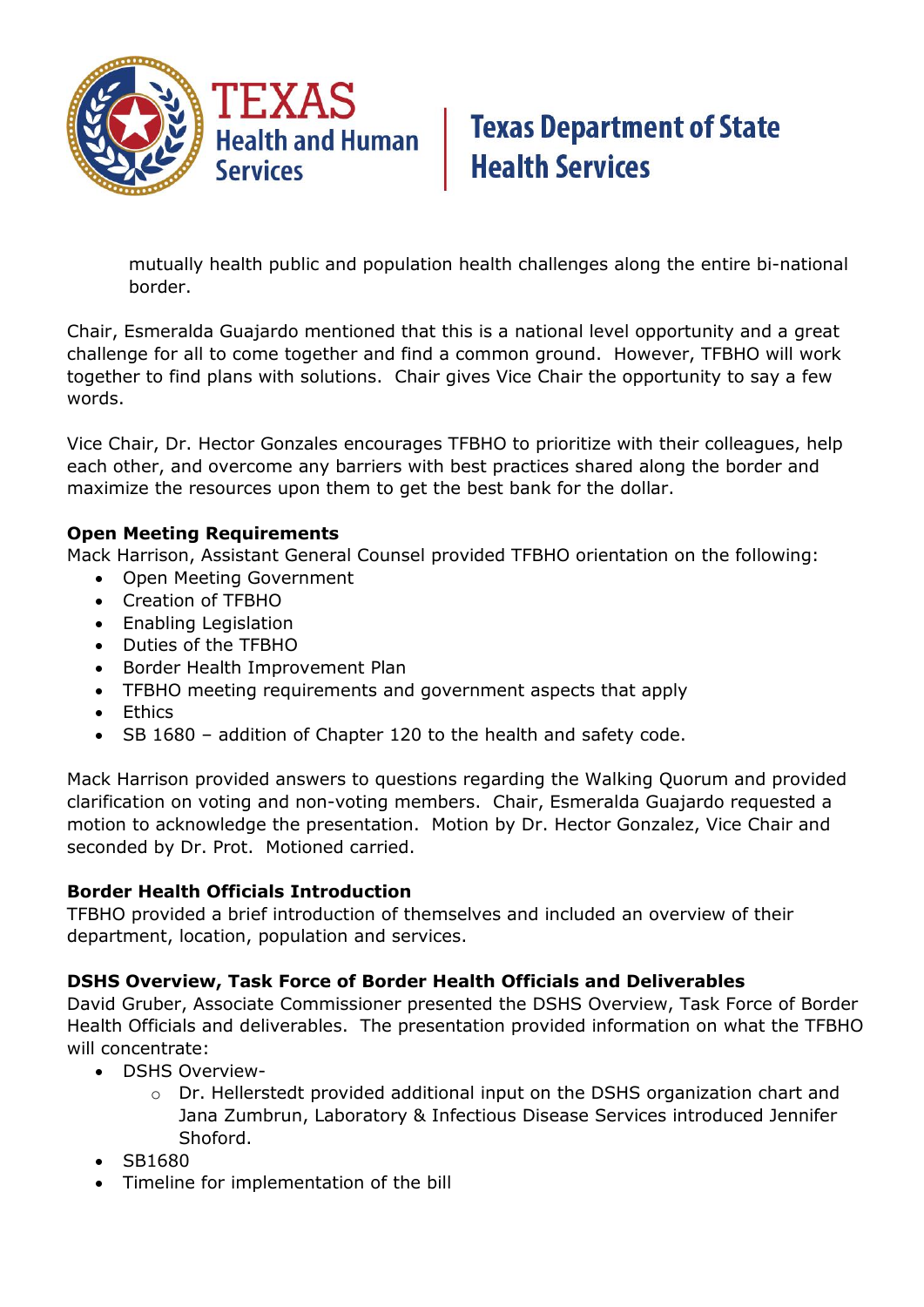

## **Texas Department of State<br>Health Services**

Comment: Brownsville Health Department Director Art Rodriguez brings up the fact that he needs a veterinarian in the Brownsville area, due to the fact that ticks is coming up for discussion next year and feels it is a topical issue. Mr. Gruber offers the veterinarian services in our region and in Austin.

Request: Eddie Olivarez: For a small DSHS group to provide technical assistance to TFBHO regarding the timelines.

Task Force of Border Health Officials discussed items regarding the timelines, assigned technical assistance for the TFBHO and reporting due dates.

David Gruber: OBPH is the Technical assistance for this task force.

Chair: Confirmed the assigned technical assistance in SB 1680 and TFBHO bylaw is the Office of Border Public Health.

David Gruber: Provided additional information regarding the internal report process to TFBHO. (Report to submit to OBPH when TFBHO has reached agreement and all is in order before report submitted to OBPH so OBPH can submit to Commissioner's office for review and questioning).

David Gruber: OBPH will work with the Chair, Esmeralda Guajardo to come up with the most appropriate report.

Daniel Esparza talks about what the meaning of short-term recommendation/plan (ex. identifying objectives) and provides some examples regarding timeline for reports that are due. In addition clarified the number of meetings that the TFBHO needs to meet.

Esmeralda Guajardo, Chair requested a motion to approve presentation by David Gruber. Motion moved by Art Rodriguez and seconded by Dr. Prot. Motion carried.

#### **Task Force of Border Health Officials took lunch from 12 noon to 12:30 pm.**

Esmeralda Guajardo, Chair call meeting to order at 12:35 upon return of the lunch hour.

#### **Task Force Bylaws**

Task Force Border Health Officials review the draft TFBHO bylaws. Task Force Border Health Officials discussed and agreed on necessary revisions/changes on the draft bylaws. John Villarreal, Office of Border Public Health made note of revisions of bylaws.

Dr. Dutton requested, the TFBHO to consider providing Dr. Hellerstedt the recommendations of any future members to the Task Force of Border Health Officials prior to appointing a member.

Ms. Flores, with Office of General Counsel (OGC) clarified that OGC will review the draft bylaws before the next meeting.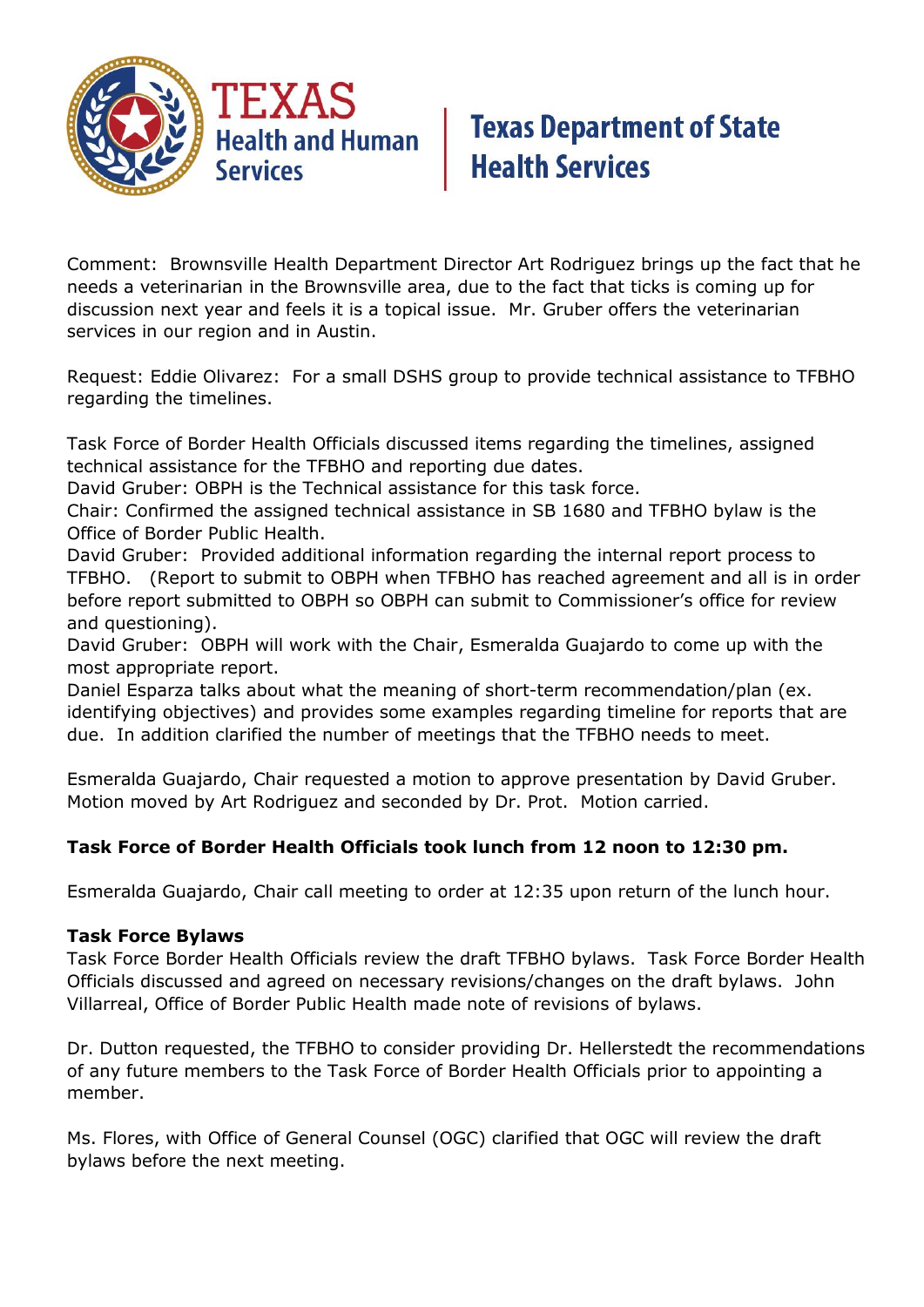

## **Texas Department of State Health Services**

Motion by: Mr. Resendes recommended that all changes be subject to legal review. Requested to include finalized bylaws as an agenda item and to have legal present during the next scheduled meeting.

\*Note: Legal will review revisions made to draft bylaws before the next meeting.

Task Force Border Health Officials identified and discussed the short-term and long-term priorities that are issues in the areas along the border. John Villarreal made note of the priorities and will share them Dr. Murillo, liaison to the TFBHO.

Vice Chair, Dr. Hector Gonzalez motion moved for second meeting to be held February 7, 2018, seconded by Josh Ramirez. Motion carried.

#### **List of Potential Agenda Items for Next Meeting**

- Approved revised bylaws with legal present
- Discuss OBPH Data presentations (to be shared for homework)
- Review draft list of short- and long-term priorities and discuss into more details
- Overview of municipalities data for each department
- Set/Approved TFBHO 2018 meeting dates, times and locations

Vice Chair, Dr. Hector Gonzalez motioned to have the next TFBHO meeting on February 7, 2018 at 10:00 am, location TBD, seconded by Josh Ramirez. Motion moved.

#### **Public Comment**

Bernadette Banks: Representing Women's Health Family Planning Association of Texas-Title X Administrators for the state who fund 28 agencies and about 100 clinic sites. They served 28,500 patients in the border region last year.

Ms. Banks would like the TFBHO to consider some of the real sensual issues to the border regions regarding women's health. If the TFBHO can include in the short and long term priorities and strategy sessions to focus on the STI's as well as immigration being an intersection to lack of access. Including from Health Border 2020, Teen pregnancy, which Texas has the highest rate of teen pregnancy in the nation. Not to mention women's health since women are literally the heart of their families.

#### Recommendations:

By Eddie Olivarez to move public comments to the beginning of the meeting. By Eddie Olivarez to ask Rosamaria Murillo to send tentative meeting date to TFBHO as surveying best meeting dates.

Chair, Esmeralda Guajardo requested a motion to adjourn the meeting, motion moved by Josh Ramirez, seconded by Vice Chair, Dr. Hector Gonzalez. Motion carried.